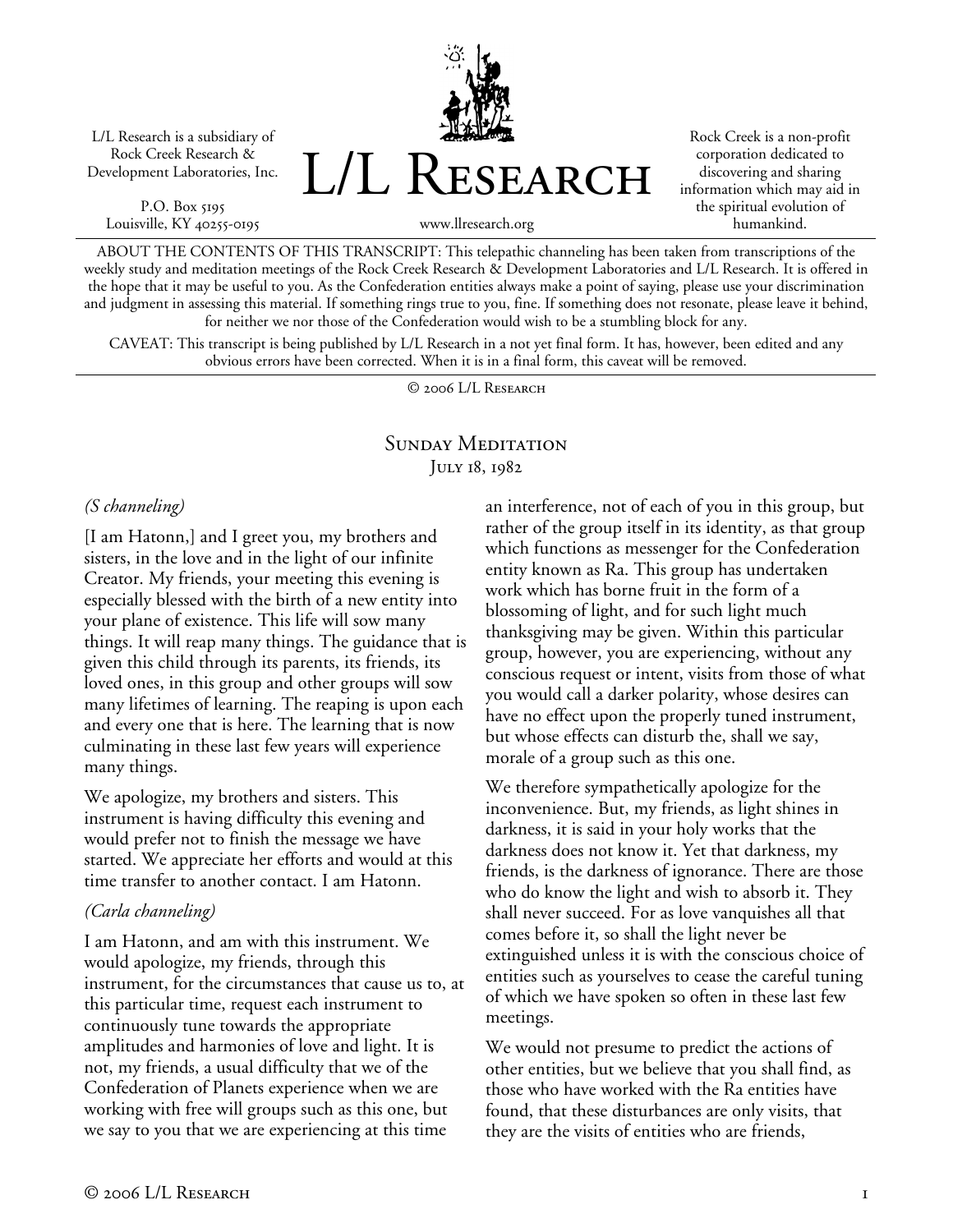brothers and sisters, entities to whom love may be given, unqualified and full. As you experience the offering of love in positive oneness with these visitors, they shall rapidly become less interested in experiencing contact with this group, for love, my friends, is to one which desires cold and darkness an uncomfortable and unhappy reaction.

We are sorry to have spent so much time, as you call it, speaking on this subject, but without giving it too much importance, we wish to give you assurances as to our continued contact in answer to your continued calling, and as to your own ability, through the love and the light of the infinite One, to bear with grace and beauty those small difficulties which are caused by the unfamiliar greetings of friends whom you might not think [of as such.] They are one with the Creator, and if you can, see them, greet them, bless them, and send them on their way knowing that you cannot help them, nor they you. Your rest in the Christ consciousness, as this instrument would call it, will grow and expand and become more articulated from this experience so that you will learn more about love. Not the love of man, my friends, but the love of the Creator.

We would continue to speak upon the subject of the thanksgiving that we share with you at the birth of the young entity who bides now at his mother's breast. So much, my friends, is before each entity in incarnation, and as you cast your mind backwards in time, you too can recapture those moments before each decision was made which caused you to be the entity which you are at this moment. My friends, we would ask you to look now at yourself as that newborn, for you have the same incredible possibilities in your grasp as does the young one, just opening its eyes in this incarnation. As you grow in years and experience, you, or at least many of your peoples, became convinced that there is a rigidity to existence that demands certain behavior, exhibits certain truths, and delineates the human possibility. My friends, the spirit within you does not know any limits. That which governs your heart, your life, and your soul throughout eternity does not speak the language of society, family, government or even planetary considerations. It recognizes a law that is so far beyond the laws of your science and the dogmas of your religion that most have great difficulty in grasping the mechanisms of the spirit.

The one known to you as Jesus the Christ offered the heart or ethic of this law, saying, "Love your God with all your heart, all your mind, all your soul, and all your strength; and love your neighbor as yourself." The law, my friends, is love. It is a law of freedom, not restriction, of flexibility, not rigidity, of wisdom, not knowledge, of possibilities, not dogma. And we ask that as you give thanksgiving for this wondrous miracle, this infinite, immortal and precious spirit that has come among you to be cherished, to be guided and to be set free, that you see yourself also as infinitely precious and infinitely miraculous. Do you lift up your heart in thanksgiving at a baby? No less lift it up for yourselves, for your neighbors, for your brothers and sisters, for are you not each eternal facets of the one infinite Creator?

We would at this time transfer the contact gratefully back to the one known as S, that this instrument may feel more clarity and reassurance as to the accuracy and the stability of this contact. We thank each of you for the continuous tuning that you have been doing. We would now transfer this contact. I am Hatonn.

## *(S channeling)*

I am Hatonn, and greet you once again through this instrument. We are sorry to have had the difficulty previously and would want this instrument to realize that it is not to be taken upon herself the total blame for this difficulty.

We appreciate the efforts of all the new instruments within this group for channeling our thoughts and helping to spread the message of the Creator and His love and light. This instrument wishes very much to serve in this fashion, as do the other new instruments within this room and the pleasure we share with each is quite extensive, my friends. Our joy is unbounded. We will now leave this instrument in order that we may exercise the other instruments within this group. Your continuing efforts are encouraged, even though you may have doubts. We would urge you to continue in your service. I am Hatonn.

## *(Carla channeling)*

I am Hatonn. I am again with this instrument and greet each again in the love and the light of the infinite Creator. Having worked with the one known as K and the one known as M, we find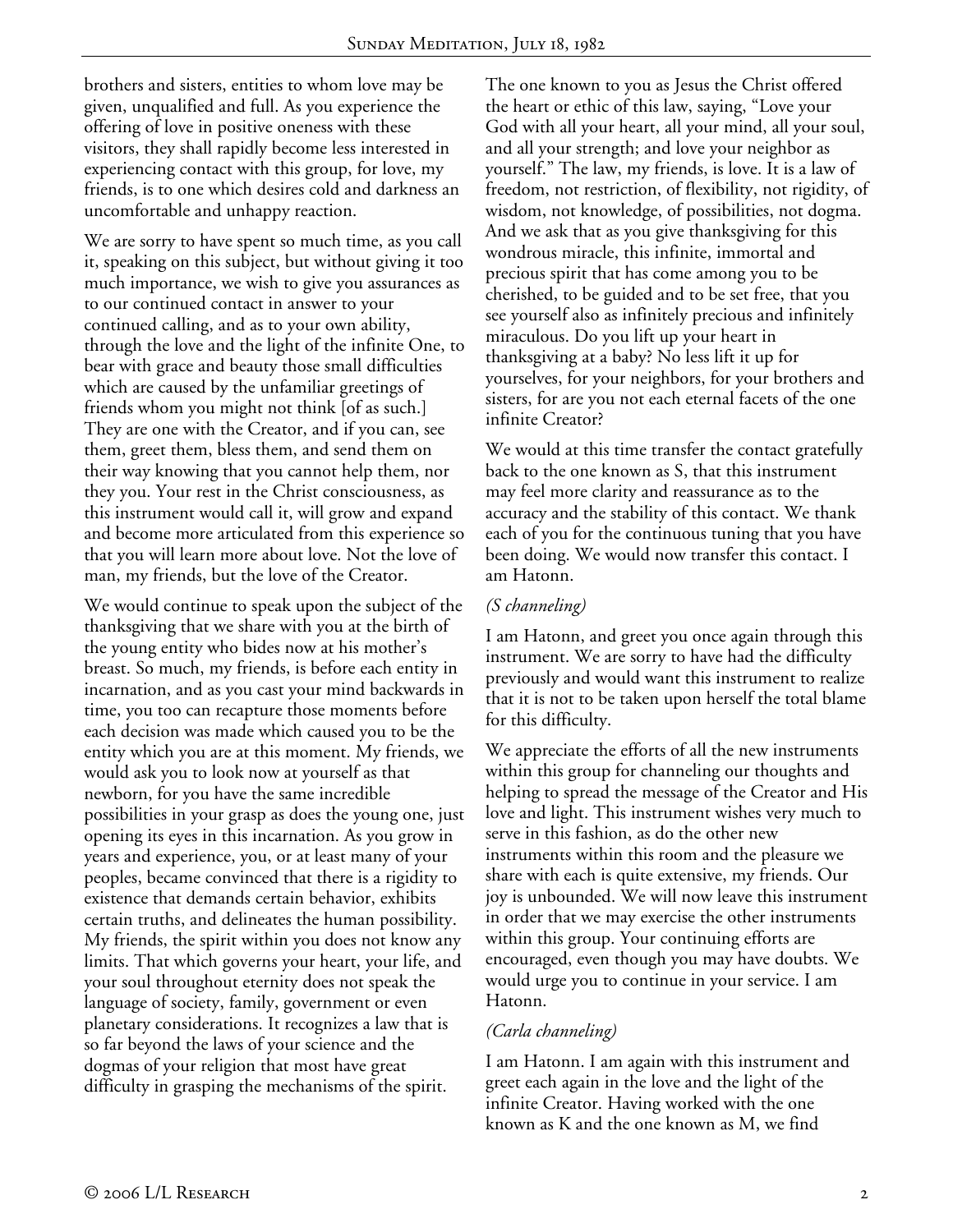requests from each to pass them by at this particular time that they may do the working which they desire to do in this particular service at what you would call a later time. We find within the one known as A [the] same confusion, but a desire to speak. Therefore, we would ask that the group join once again in the one light while we condition the instrument known as A. We would then close our message through this instrument. We thank each instrument for fidelity, for laughter, for joy, and for the dedication to seeking which is our life light and in whose pursuit we are here in service to each of you. We would now transfer. I am Hatonn.

## *(A channeling)*

I am Hatonn. I am now with this instrument, and greet you once again in the love and the light of the one infinite Creator. We would just like to speak a few words and a closing through this instrument so as to reaffirm our contact with her, for there was some confusion as to if it was our vibration she felt. We are appreciative to the tuning we are given, for it aids in the contact through which our thoughts may be sent.

And now we will close in saying that we are always there and you but need to ask for our presence. I am Hatonn. Adonai, my friends. Adonai vasu borragus.

# *(Jim channeling)*

I am Latwii, and I greet you, my friends, in the love and in the light of the one infinite Creator. We are most honored to join your group this evening and we extend to each the blessings which are sent forth from this group, for it makes our contact a great joy and privilege to pursue. Again it is our honor to present ourselves in the capacity of attempting to answer your queries. Therefore, may we ask if there be a query at this time?

**C:** Not a question, but I would like to say thank you for yours and the presence of the other members of the Confederation whose aid was felt at the hospital. So I just want to say thank you.

I am Latwii. My brother, an honor such as aiding a new entity to enter into the illusion which you now inhabit is an honor which we cannot describe, but for which our gratitude is also immeasurable. We thank you. Is there a question at this time?

**A:** Yes, Latwii, I have a question. I was wondering what is the significance of the blue light?

I am Latwii, and am aware of your query, my sister. As each entity pursues the path of the seeker there is the awakening, step by step, of various levels of perception, shall we say. These have been codified and described by many of your peoples as the system of chakras or energy centers, which when activated and balanced each with the other, culminate in the Christ identity. As an entity releases those blockages which inhibit this full functioning of each energy center, there is, according to the center being worked upon, the experience of various sensations, according to the nature of the center.

The blue light which might be experienced in meditation or seen as a symbol within the dreams is a correspondence which emanates from the throat chakra, that energy center which has as its basic characteristic the clear communication of an entity with fellow entities and with itself. This center is most important for the transmission of thoughts in as undistorted a manner as possible for entities upon your planet. It is a center not frequently worked upon by many of your peoples, for the lessons of your illusion deal primarily with the center of the heart and the green-ray vibrations of universal love, compassion, forgiveness and understanding. These lessons of the heart, when mastered to a sufficient degree, may then be communicated as a form of inspiration to others by an entity's very being as well as the more obvious words and deeds of that entity.

May we answer you further, my sister?

**A:** No, thank you.

I am Latwii. We thank you. Is there another question at this time?

**Carla:** Yes. The information that I heard while I was channeling it from Hatonn about there being some so-called negative interference with members of the group besides Jim, me and Don has me a little puzzled. I can understand why they would want to communicate to us and lessen our polarity, but I cannot understand why they would want to do that to the people in this group which will never sit in a Ra session. Seems like they're just picking on people. Could you comment?

I am Latwii, and am aware of your query, my sister. We find in this situation that the entities who sit within this meditation seek ever more purely the one Creator. These entities, then, create a beacon of light and this beacon of light shines to those who call for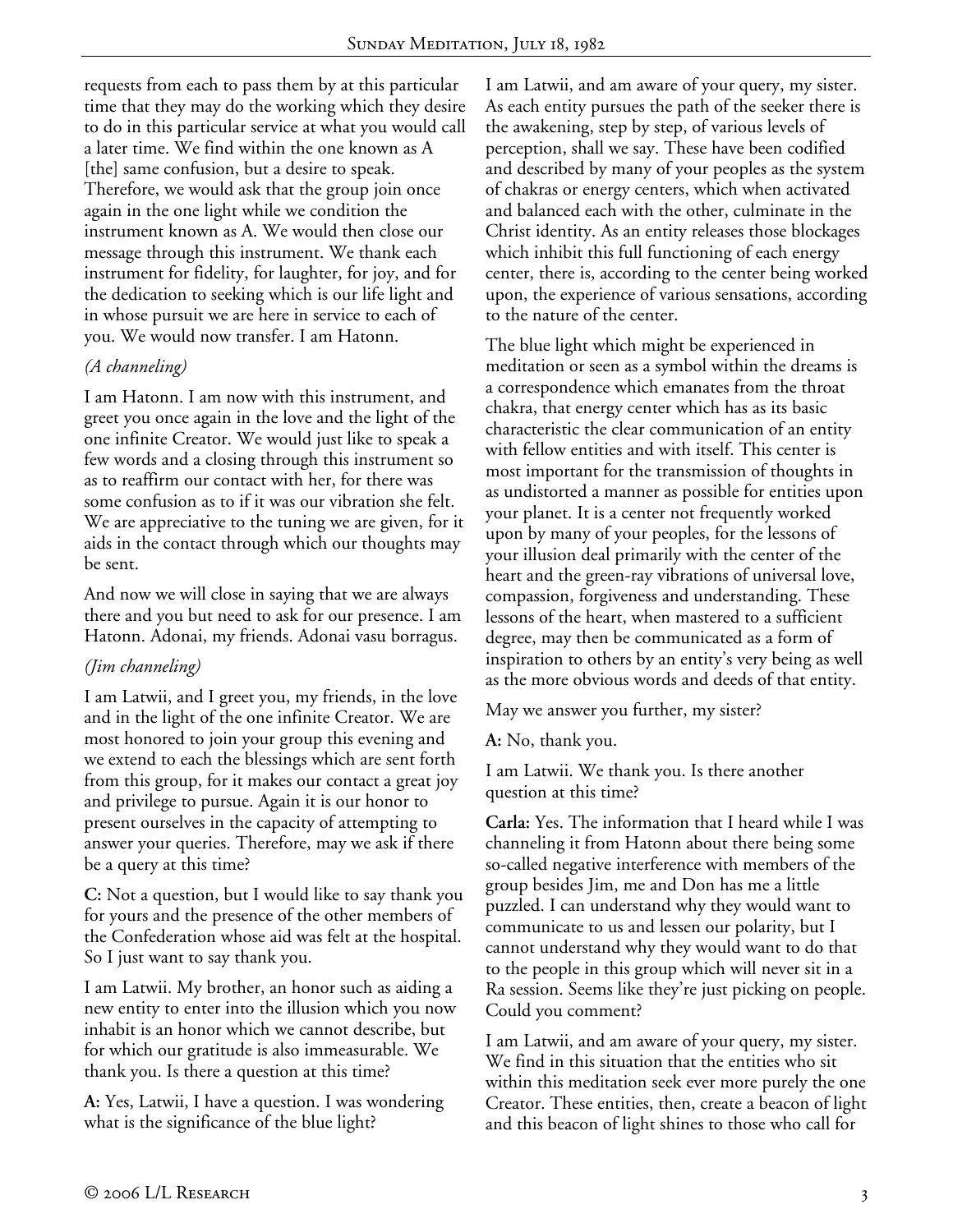service to others. Yet this group is part of yet another effort which also is as a beacon of light. Both beacons of light call …

#### *(Side one of tape ends.)*

## *(Jim channeling)*

I am Latwii, and am once again with this instrument. To continue. The calling of both beacons of light to those of positive polarity is answered, and this group has its guides and protectors. Yet such a beacon of light also serves to attract the attention of those of negative polarity, for there is the necessity of the balance within the density of forgetting which you inhabit.

Those entities, therefore, of the dark light seek in whatever manner presents itself to depolarize and to extinguish those lights, for as you are aware, it is the way of the negative polarity to seek control and mastery over others that others might serve the self. There is power in the light of a magical nature. To then take that power and attempt to control it, if successful, would give to the negative entities an increase in their own polarity and power. Any target of opportunity, shall we say, is quite the fair game, for where there is the love for others and concern for others, then there is the possibility that that concern might be utilized to cause the worry, the frustrations and the eventual detuning of various entities within the group. Therefore, this group becomes as a body, a unit, each entity forming a portion of the wall of light. Therefore, any entity might also become a target for the light to be dimmed.

May we answer you further, my sister?

**Carla:** Well, I'd just, to clarify, then, what you're basically correcting is my assumption that because these people are not physically present at Ra sessions, they are not part of the Ra sessions. What you're saying is everyone in this living room, in this meeting, because of the fact that we love each other, we are the Ra group, all of us. Is this what you're trying to tell me, because the reality seen in terms of light is metaphysical, not physical. Is that correct?

I am Latwii. My sister, this is correct. You have within this group a family of light beings and each, therefore, has the opportunity to accelerate its polarity and its evolution by means of the utilization of the information generated in these meditations and in the meditations which have resulted in the Ra contact. Therefore, the Law of Responsibility holds

sway, so that where the opportunity to accelerate evolution upon the positive path comes into being, there must also be the balancing opportunity for the entity to choose the opposite path.

May we answer you further, my sister?

**Carla:** Yes. Carrying that further then, anyone who studies this material carefully and conscientiously works with it, therefore becomes a part of this same opportunity for increased spiritual evolution and also increased opportunities to view the other opportunities, the other polarities. Is that correct?

I am Latwii. My sister, this is quite correct. The burden of the seeker is that it shall bear the responsibility for the purity of its seeking. The path in union with the one Creator is a path which is hard-won, the traveling of which is not always easy. The pearl of great price, as it has been called, has as its price the constant seeking and the constant choosing to be of that positive polarity. To refine the seeking to the purity necessary to achieve the pearl requires that there be the constant opportunity to have a choice, the constant opposing force, shall we say against which to push. It is a testing. It is a choosing. It is a seeking and a refining. And those of the positive path rejoice in this process, for each opposing force which acts within the life of the seeker presents yet one more opportunity to increase the desire to seek the truth. If there were no force against which to push, there would be no motion, no movement, no evolution. Rejoice, then, my friends, for your opportunities of seeking are greatly enhanced, yet you must bear the responsibility of this seeking and of the increased opportunities.

May we answer you further, my sister?

**Carla:** No, thank you, Latwii.

I am Latwii. We thank you, my sister. Is there another question at this time?

**K:** Yeah, to follow that just one step further. Are you saying that the more we seek, the more likely we are to encounter a stumbling block that may at times appear, well, too difficult, or at least at times it seems that we've had a real set-back, so the harder we seek, the … well, I guess, what I'm trying to say and I'm not doing it very well, the more we seek and the greater the desire, the more likely we are to encounter a real stumbling block. Is that right?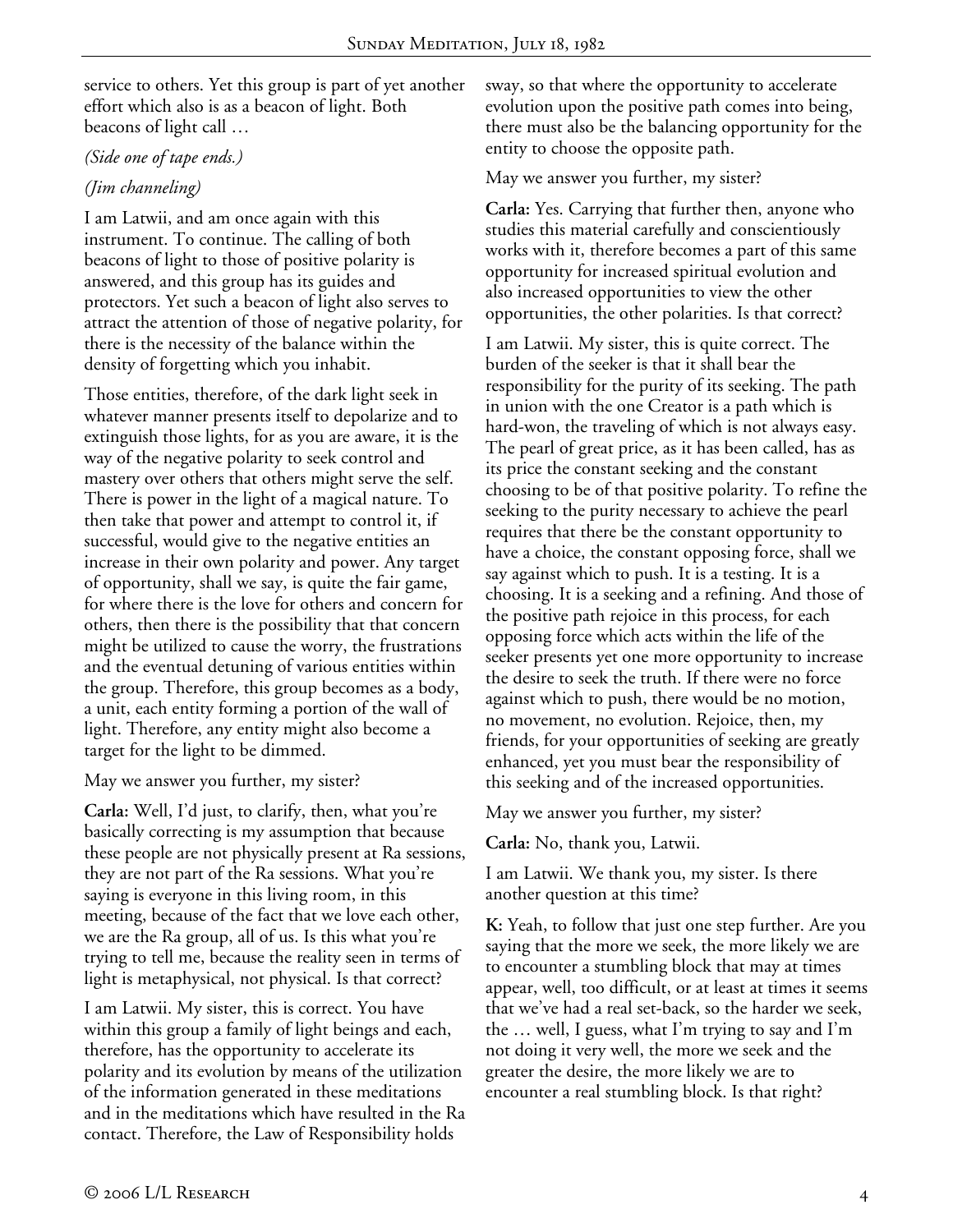I am Latwii, and am aware of your query, my sister. In general, we might agree that you are quite correct, for when the seeker seeks, what is it that the seeker seeks? Do you not wish to know the truth more clearly? Do you not wish to increase the purity of your seeking? If this be true, then how can that truth be known? How can that purity be gained if there not be that obstacle which tests the ability of the seeker to continue to seek and to refine the purity?

May we answer you further, my sister?

**K:** No, that helps a great deal. I think I understand.

I am Latwii. Is there another question at this time?

**M:** Yeah, Latwii. I have an opportunity to perhaps help some people and I'm not just sure how to do it. I'm working in a situation where a company's offering a great sum of money for blue sky research. I've got an opportunity to push some blue sky ideas. I want to somehow be able to get in touch with some part of my being that's—that can somehow help me conceptually understand something that would be of benefit to the people of this world, rather than something that's just going to earn more money for the stockholders, so to speak. I want to be able to get in touch with that creative part of me to come up with something the world really needs while that opportunity is here. How can I do that?

I am Latwii, and am aware of your query, my brother. It is only in the general sense in which we may respond—we correct this instrument—in which we may respond to this query, for to specifically guide the footsteps of the seeker is to walk the path for the seeker. Therefore, may we suggest that in your meditations you begin each meditation which is dedicated to the solution of this problem, shall we say, with the consideration of what it is you wish to do and with what given opportunities you have to work. Consider well the boundaries of your situation. Analyze to the best of your intellectual ability how to proceed. You have within the experience of your being many remembrances which will be helpful. Blend them, my brother. Then let them go and seek within your meditative state the inspiration from your higher self, your guides, or whatever forces of light you wish to call upon. Wait for that inspiration that will guide your own actions.

My brother, to simply say, "Look within," seems much too simple for the seeker. Many people upon your planet have devised the most intricate of

procedures by which to decide upon one action over another. Most entities dwell within the details and confusions of the mind that consciously attempts to figure and calculate, weigh, balance and scheme. We suggest to the seeker that the simple removing of the self into meditation so that those matters of import might rise from the subconscious levels of your being as inspirational insights that might then be acted upon. Seek within, my brother. Your direction is well known to you.

May we answer you further?

**M:** No, thank you, Latwii.

I am Latwii. We thank you. Is there another question at this time?

**K:** Yes, one more. As I've watched the news and the terrible destruction in Beirut and Lebanon, the thought has occurred to me—did those people who have suffered and are still suffering so much, did they choose to incarnate in order to experience that suffering?

I am Latwii, and am aware of your query, my sister. Each entity before the incarnation draws up the general guidelines, shall we say, of the upcoming incarnation. These plans may call for the entity to bear a great deal of that known as unhappiness or suffering in order that the entity might find the love of the Creator within that suffering, for the Creator's love is not absent from any moment or situation. It may not be specifically planned that the suffering shall result from that which you know as warfare. It may be that such suffering can be beneficially experienced as a disease of the body, a disease of the mind, a condition of strained relationships with those near and close to the entity's heart. It may be that such suffering can be achieved by an entity who feels great empathy for a world in pain. That such suffering is programmed before the incarnation is quite correct. How it shall be encountered is often not specifically delineated.

May we answer you further, my sister?

**K:** No, that answered it. Thank you.

I am Latwii. We are most grateful to you. Is there another question at this time?

## *(Pause)*

I am Latwii. My friends, we cannot express in a complete enough sense our great joy at being able to